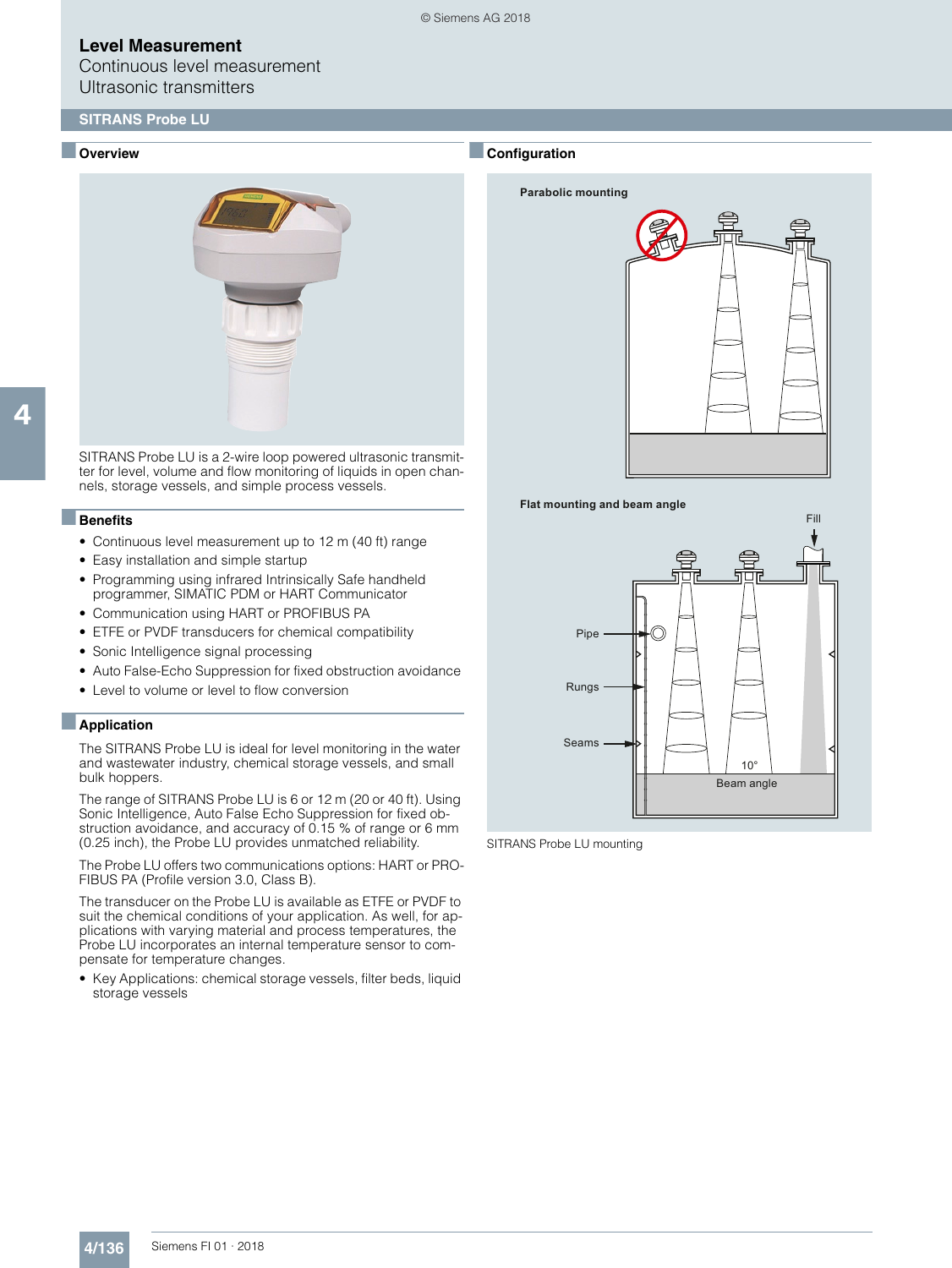Continuous level measurement Ultrasonic transmitters

**SITRANS Probe LU**

# ■**Technical specifications**

| Mode of operation                                                                                                                                    |                                                                                                                 |  |  |  |
|------------------------------------------------------------------------------------------------------------------------------------------------------|-----------------------------------------------------------------------------------------------------------------|--|--|--|
| Measuring principle                                                                                                                                  | Ultrasonic level measurement                                                                                    |  |  |  |
| Typical application                                                                                                                                  | Level measurement in storage ves-<br>sels and simple process vessels                                            |  |  |  |
| <b>Inputs</b>                                                                                                                                        |                                                                                                                 |  |  |  |
| Measuring range<br>$\bullet$ 6 m (20 ft) model<br>• 12 m (40 ft) model                                                                               | $0.256$ m (10 inch  20 ft)<br>$0.2512$ m (10 inch  40 ft)                                                       |  |  |  |
| Frequency                                                                                                                                            | 54 kHz                                                                                                          |  |  |  |
| Outputs                                                                                                                                              |                                                                                                                 |  |  |  |
| mA/HART<br>• Range<br>• Accuracy<br>PROFIBUS PA                                                                                                      | 4  20 mA<br>$± 0.02$ mA<br>Profile 3, Class B                                                                   |  |  |  |
| Performance                                                                                                                                          |                                                                                                                 |  |  |  |
| Resolution                                                                                                                                           | $\leq$ 3 mm (0.12 inch)                                                                                         |  |  |  |
| Accuracy                                                                                                                                             | $\pm$ the greater of 0.15 % of range or 6<br>mm (0.24 inch)                                                     |  |  |  |
| Repeatability                                                                                                                                        | $\leq$ 3 mm (0.12 inch)                                                                                         |  |  |  |
| <b>Blanking distance</b>                                                                                                                             | 0.25 m (10 inch)                                                                                                |  |  |  |
| Update time<br>• 4/20 mA/HART version<br>• PROFIBUS version                                                                                          | $\leq 5$ s<br>$\leq$ 5 s at 4 mA<br>$\leq$ 4 s at 15 mA current loop                                            |  |  |  |
| Temperature compensation                                                                                                                             | Built-in to compensate over tempera-<br>ture range                                                              |  |  |  |
| Beam angle                                                                                                                                           | $10^{\circ}$                                                                                                    |  |  |  |
| <b>Rated operating conditions</b>                                                                                                                    |                                                                                                                 |  |  |  |
| Ambient conditions<br>• Location<br>• Ambient temperature<br>• Relative humidity/ingress protection<br>• Installation category<br>• Pollution degree | Indoor/outdoor<br>$-40+80$ °C ( $-40+176$ °F)<br>Suitable for outdoor<br>4                                      |  |  |  |
| Medium conditions<br>• Temperature at flange or threads<br>• Pressure (vessel)                                                                       | $-40+85$ °C ( $-40+185$ °F)<br>0.5 bar g (7.25 psi g)                                                           |  |  |  |
| Design                                                                                                                                               |                                                                                                                 |  |  |  |
| Material (enclosure)                                                                                                                                 | PBT (Polybutylene Terephthalate)                                                                                |  |  |  |
| Degree of protection                                                                                                                                 | Type 4X/NEMA 4X, Type 6/NEMA 6/<br>IP67/IP68 enclosure                                                          |  |  |  |
| Weight                                                                                                                                               | 2.1 kg (4.6 lb)                                                                                                 |  |  |  |
| Cable inlet                                                                                                                                          | $2 \times M20 \times 1.5$ cable gland or $2 \times 1/2$ "<br>NPT thread or 1 x M20 x 1.5 and 1 x<br>$1/2$ " NPT |  |  |  |
| Material (transducer)                                                                                                                                | Buna-N seal with ETFE (Ethylene<br>Tetrafluoroethylene) or PVDF (Polyvi-<br>nylidene Fluoride)                  |  |  |  |

| <b>Process connection</b>                                             |                                                                                                                                |  |  |  |
|-----------------------------------------------------------------------|--------------------------------------------------------------------------------------------------------------------------------|--|--|--|
| Threaded connection                                                   | 2" NPT [(Taper), ANSI/ASME B1.20.1]<br>R 2" [(BSPT), EN 10226]                                                                 |  |  |  |
|                                                                       | or<br>G 2" [(BSPP), EN ISO 228-1]                                                                                              |  |  |  |
| Flange connection                                                     | 3 inch (80 mm) universal flange                                                                                                |  |  |  |
| Other connection                                                      | FMS 200 mounting bracket (see page<br>4/186) or customer supplied mount                                                        |  |  |  |
| <b>Display and Controls</b>                                           |                                                                                                                                |  |  |  |
| Interface                                                             | Local: LCD display with bar graph<br>Remote: Available via HART or PRO-<br><b>FIBUS PA</b>                                     |  |  |  |
| Configuration                                                         | Using Siemens SIMATIC PDM (PC) or<br>HART handheld communicator or<br>Siemens infrared handheld program-<br>mer                |  |  |  |
| Memory                                                                | Non-volatile EEPROM                                                                                                            |  |  |  |
| <b>Power supply</b>                                                   |                                                                                                                                |  |  |  |
| 4  20 mA/HART                                                         | Nominal 24 V DC with 550 $\Omega$ maxi-<br>mum; maximum 30 V DC 4  20 mA                                                       |  |  |  |
| PROFIBUS PA                                                           | 12, 13, 15, or 20 mA depending on<br>programming (General Purpose or<br>Intrinsically Safe version)<br>per IEC 61158-2         |  |  |  |
| <b>Certificates and Approvals</b>                                     |                                                                                                                                |  |  |  |
| General                                                               | CSA <sub>US/C</sub> , FM, CE, RCM                                                                                              |  |  |  |
| Marine (only applies to HART commu-<br>nication option)               | • Lloyd's Register of Shipping<br>• ABS Type Approval                                                                          |  |  |  |
| Hazardous                                                             |                                                                                                                                |  |  |  |
| • Intrinsically Safe (Europe)<br>• Intrinsically Safe (USA/Canada)    | ATEX II 1G Ex ia IIC T4 Ga<br>CSA/FM, Class I, Div. 1, Groups A, B,<br>C, D; Class II, Div. 1, Groups E, F, G;<br>Class III T4 |  |  |  |
| • Intrinsically Safe (International)<br>• Intrinsically Safe (Brazil) | SIR 13,0008X Ex ia IIC T4 Ga<br><b>INMETRO Ex ia IIC T4 Ga</b>                                                                 |  |  |  |
| · Non-incendive (USA)                                                 | FM Class I, Div. 2, Groups A, B, C, D<br>T4                                                                                    |  |  |  |
| <b>Handheld Programmer</b>                                            |                                                                                                                                |  |  |  |
| Intrinsically Safe Siemens handheld<br>programmer                     | Infrared receiver                                                                                                              |  |  |  |
| • Approvals for handheld programmer                                   | ATEX II 1GD / IECEx SIR 09.0073                                                                                                |  |  |  |
|                                                                       | Ex ia IIC T4 Ga                                                                                                                |  |  |  |
|                                                                       | Ex iaD 20 T135 °C<br>FM/CSA Class I, II, III, Div. 1, Groups<br>A, B, C, D, E, F, G T6                                         |  |  |  |
| Ambient temperature                                                   | -20  50 °C (-5  122 °F)                                                                                                        |  |  |  |
| Interface                                                             | Proprietary infrared pulse signal                                                                                              |  |  |  |

Power 3 V lithium battery (non-replaceable)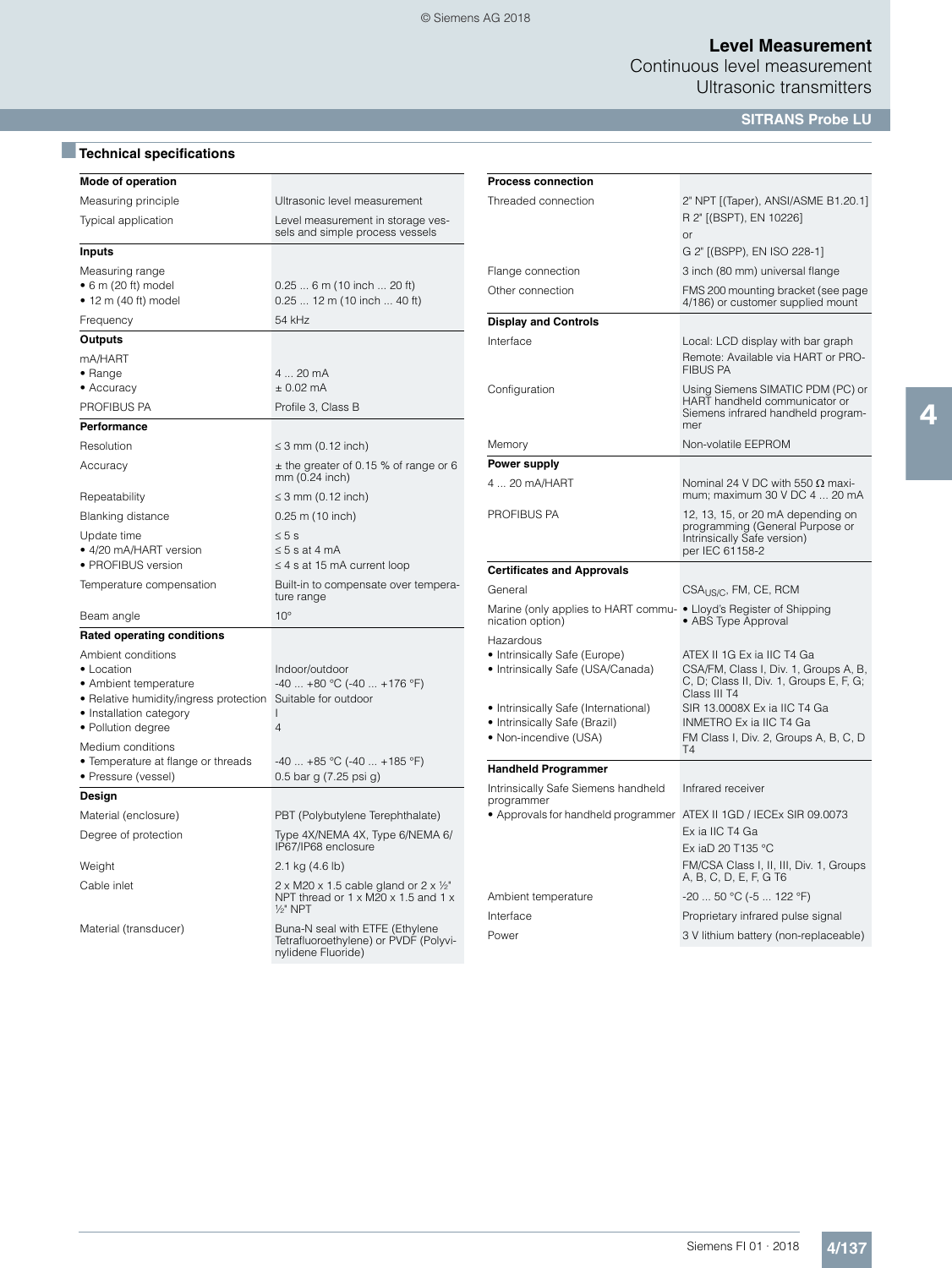*Further designs*

# **Level Measurement**

### Continuous level measurement Ultrasonic transmitters

## **SITRANS Probe LU**

| <b>Selection and Ordering data</b>                                                                                                                                                                                                                                                |                          |                  |                     | Article No. |
|-----------------------------------------------------------------------------------------------------------------------------------------------------------------------------------------------------------------------------------------------------------------------------------|--------------------------|------------------|---------------------|-------------|
| <b>SITRANS Probe LU</b><br>$\overline{\phantom{a}}$<br>2-wire, loop powered ultrasonic transmitter for<br>level, volume and flow monitoring of liquids in<br>open channels, storage vessels, and simple<br>process vessels.                                                       |                          |                  | .                   | 7ML5221-    |
| ○ Click on the Article No. for the online configura-<br>tion in the PIA Life Cycle Portal.                                                                                                                                                                                        |                          |                  |                     |             |
| <b>Enclosure/Cable Inlet</b><br>Plastic (PBT), 1 x M20 x 1.5 and 1 x 1/2" NPT<br>(no cable glands supplied)<br>Plastic (PBT), 2 x M20 x 1.5 (includes 1 general<br>purpose cable gland: 7ML1930-1AM)<br>Plastic (PBT), $2 \times \frac{1}{2}$ " NPT<br>(no cable glands supplied) | 0<br>1<br>$\overline{2}$ |                  |                     |             |
| Range/Transducer material<br>6 m (20 ft), ETFE<br>6 m (20 ft), PVDF Copolymer<br>12 m (40 ft), ETFE<br>12 m (40 ft), PVDF Copolymer                                                                                                                                               |                          | A<br>в<br>C<br>D |                     |             |
| <b>Process connection</b><br>2" NPT [(Taper), ANSI/ASME B1.20.1]<br>R 2" [(BSPT), EN 10226]<br>G 2" [(BSPP), EN ISO 228-1]                                                                                                                                                        |                          |                  | A<br>B<br>C         |             |
| <b>Communication/Output</b><br>4  20 mA, HART<br><b>PROFIBUS PA</b>                                                                                                                                                                                                               |                          |                  | 1<br>$\overline{2}$ |             |
| <b>Approvals</b><br>General Purpose, FM, CSA <sub>US/C</sub> , CE, RCM, KCC<br>Non-incendive, FM Class I, Div. 2, Groups A, B, C, D<br>T5 <sup>1)</sup>                                                                                                                           |                          |                  |                     | 1<br>4      |
| Intrinsically Safe, CSA/FM Class I, Div. 1, Groups A,<br>B, C, D; Class II, Div. 1, Groups E, F, G; Class III T4 <sup>2)</sup><br>Intrinsically Safe ATEX 1G / JECEx / INMETRO<br>Ex ia IIC T4 Ga, RCM, KCC <sup>2)</sup>                                                         |                          |                  |                     | 5<br>6      |
| Intrinsically Safe ATEX 1G / JECEx / INMETRO<br>Ex ia IIC T4 Ga, RCM, KCC <sup>3)</sup><br>Intrinsically safe, CSA/FM Class I, Div. 1, Groups A,<br>B, C, D; Class II, Div. 1, Groups E, F, G; Class III T4 <sup>3)</sup>                                                         |                          |                  |                     | 7<br>8      |

1) Available with Enclosure/Cable Inlet option 2 only.

2) Available with Communication option 2 only.

3) Available with Communication option 1 only.

code(s). Stainless steel tag [69 x 50 mm (2.71 x 1.97 inch)]: Measuring-point number/identification [\(max. 27 characters\) specify in plain text](http://www.siemens.com/processinstrumentation/documentation) **Y15** *Operating Instructions for HART/mA device* Article No. English **A5E32337695** Note: The Operating Instructions should be ordered as a separate item on the order. All literature is available to download for free, in a range of languages, at http://www.siemens.com/<br>processinstrumentation/documentation *Accessories* Handheld programmer, Intrinsically Safe, EEx ia **7ML5830-2AH** Handheld programmer, General Purpose approvals **A5E36563512** Handheld programmer, Infrared, Intrinsically Safe, PROFIBUS PA **7ML5830-2AJ** HART modem/USB (for use with a PC and SIMATIC PDM) **7MF4997-1DB** 2" NPT locknut, plastic **7ML1830-1DT** 2" BSPT locknut, plastic **7ML1830-1DQ** 3" ASME, DN 65 PN 10, JIS 10K 3B ETFE Flange adapter for 2" NPT **7ML1830-1BT** 3" ASME, DN 65 PN 10, JIS 10K 3B ETFE Flange adapter for 2" BSPT **7ML1830-1BU** One General Purpose polymeric cable gland M20 x 1.5, rated for -20 ... +80 °C (-4 ... +176 °F) **7ML1930-1AM** One metallic cable gland M20 x 1.5,<br>rated -40 ... +80 °C (-40 ... +176 °F) for<br>General Purpose or ATEX EEx e installations<br>(available for HART only) **7ML1930-1AP** One metallic cable gland M20 x 1.5, rated -40 ... +80 °C (-40 ... +176 °F) with integrated shield connection (available for PROFIBUS PA) **7ML1930-1AQ** Universal box bracket, FMS-200 **7ML1830-1BK** Probe LU rock guard and sunshield **7ML1930-1GH** SITRANS RD100, loop powered display see Chapter 7 **7ML5741-...** SITRANS RD200, universal input display with Modbus conversion - see Chapter 7 **7ML5740-...** SITRANS RD300, dual line display with totalizer and linearization curve and Modbus conversion see Chapter 7 **7ML5744-...** SITRANS RD500 web, universal remote monitoring solution for instrumentation - see Chapter 7 **7ML5750-...**

**Selection and Ordering data Order code** 

Please add "**-Z**" to Article No. and specify Order

For applicable back up point level switch see point level measurement section.

*Spare Parts*

Plastic lid **7ML1830-1KB**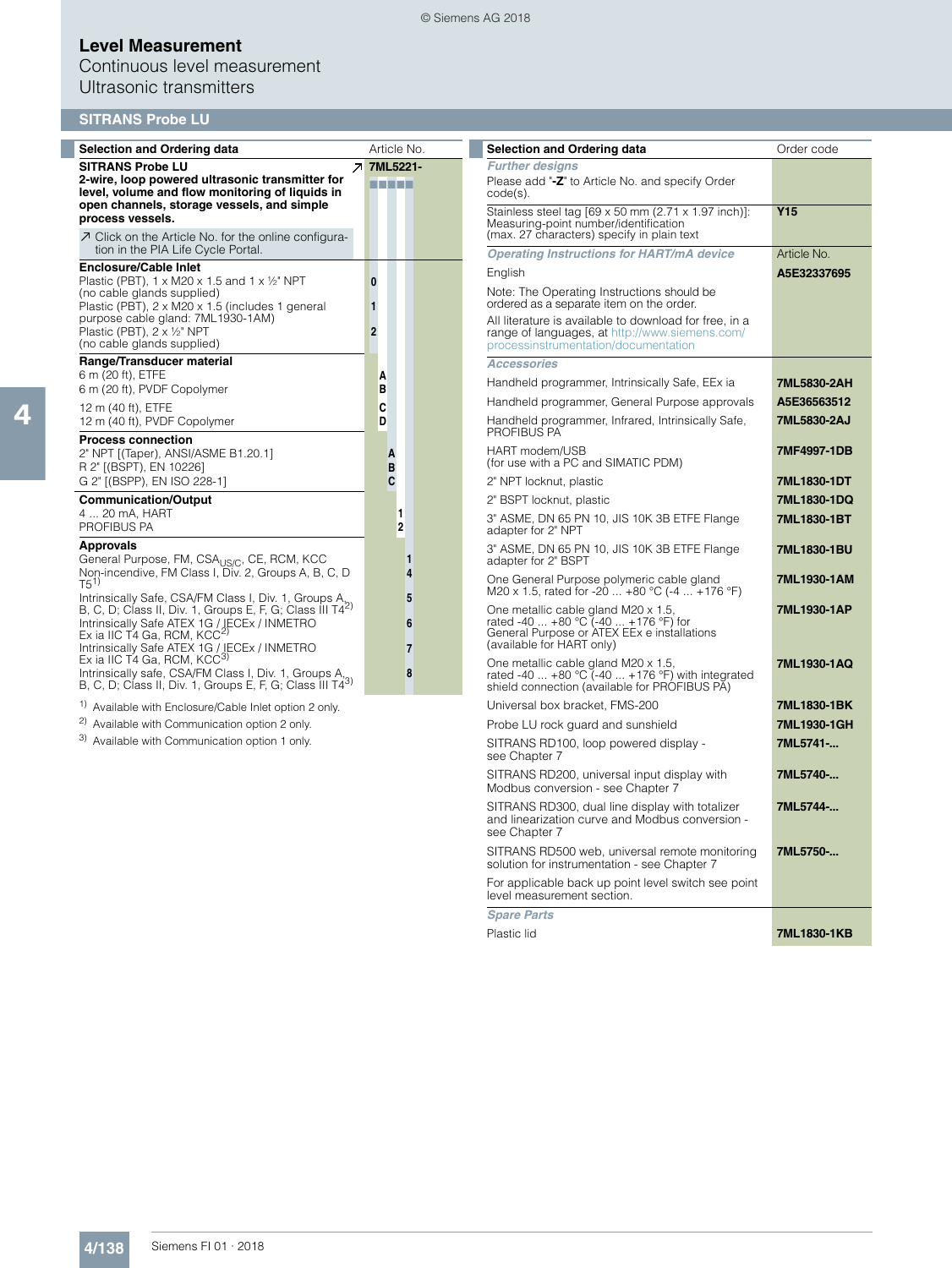Continuous level measurement Ultrasonic transmitters

**SITRANS Probe LU**

### ■ **Options**



SITRANS Probe LU optional flange adapter, dimensions in mm (inch) SITRANS Probe LU with optional mounting bracket

#### ■**Dimensional drawings**





SITRANS Probe LU, dimensions in mm (inch)

4